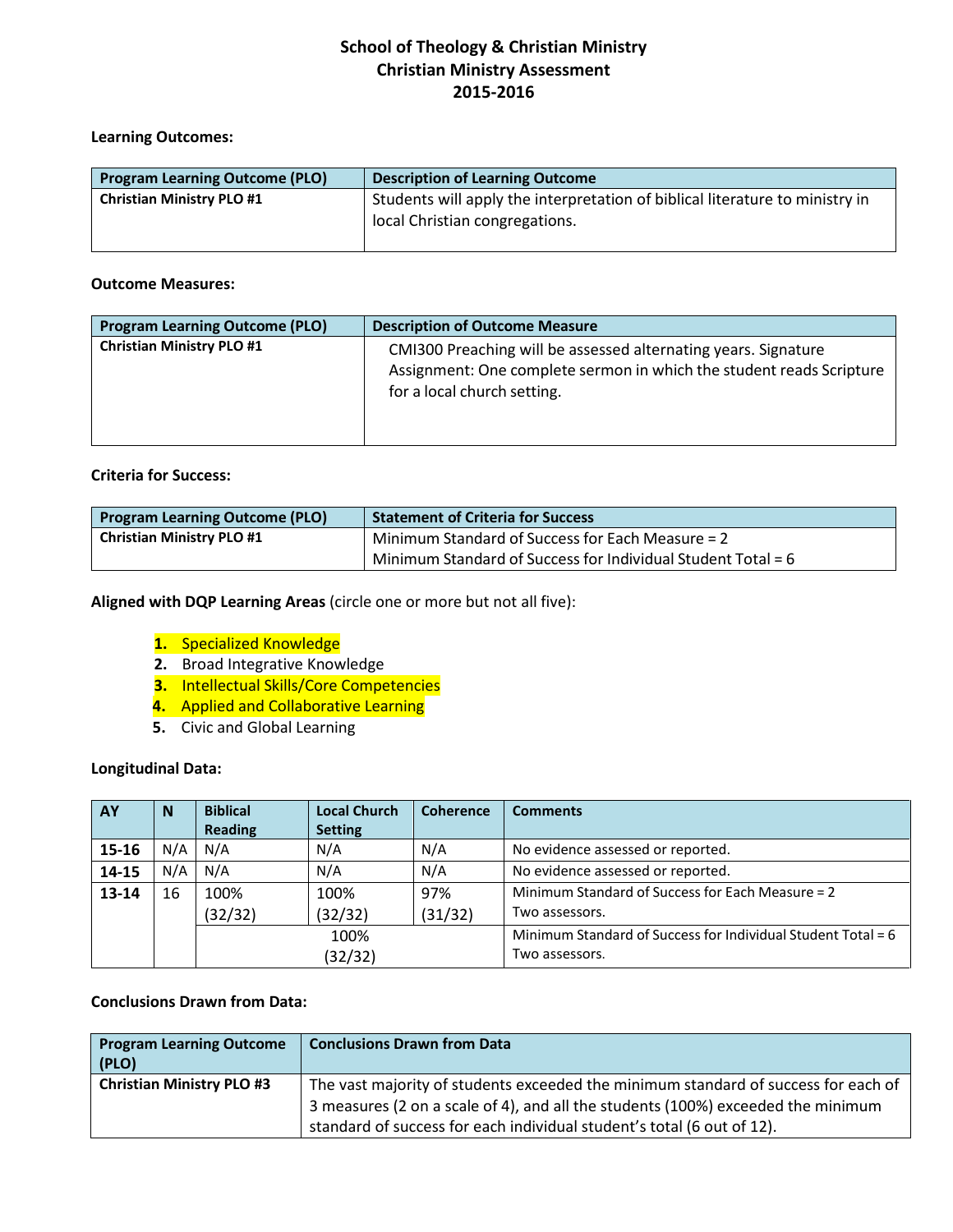**Changes to be Made Based on Data:**

| <b>Program Learning Outcome (PLO)</b> | Description of Changes to be Made Based on Data |
|---------------------------------------|-------------------------------------------------|
| <b>Christian Ministry PLO #3</b>      | No changes to be made at this time.             |

## **Rubric Used:**

|                 | <b>Biblical Reading</b>       | <b>Local Church Setting</b>           | Coherence                                |
|-----------------|-------------------------------|---------------------------------------|------------------------------------------|
| <b>Superior</b> | The sermon demonstrates       | The sermon communicates               | Sermon flows smoothly. Sermon            |
| (4)             | thorough engagement with the  | effectively with the local church and | seamlessly connects biblical text to     |
|                 | biblical text.                | is easy to follow.                    | local setting.                           |
| Good            | The sermon engages relatively | The sermon communicates well with     | Sermon flows smoothly. The               |
| (3)             | comprehensively with the      | the local church and demonstrates a   | connections between the biblical         |
|                 | biblical text.                | logical order in expression.          | text and local setting vary in           |
|                 |                               |                                       | appropriateness.                         |
| Poor            | The sermon engages the        | The sermon is abstracted from the     | Sermon demonstrates a                    |
| (2)             | biblical text selectively.    | local church context, yet             | disjunction in flow.                     |
|                 |                               | communicates a message                | Connections between biblical text        |
|                 |                               | understandably.                       | and local setting are artificial; or one |
|                 |                               |                                       | is privileged at the expense of the      |
|                 |                               |                                       | other.                                   |
| <b>Inferior</b> | The sermon is disconnected    | The sermon is abstracted from the     | Sermon is incoherent. There is no        |
| (1)             | from the biblical text.       | local context and fails to            | connection between biblical text and     |
|                 |                               | communicate clearly.                  | local setting.                           |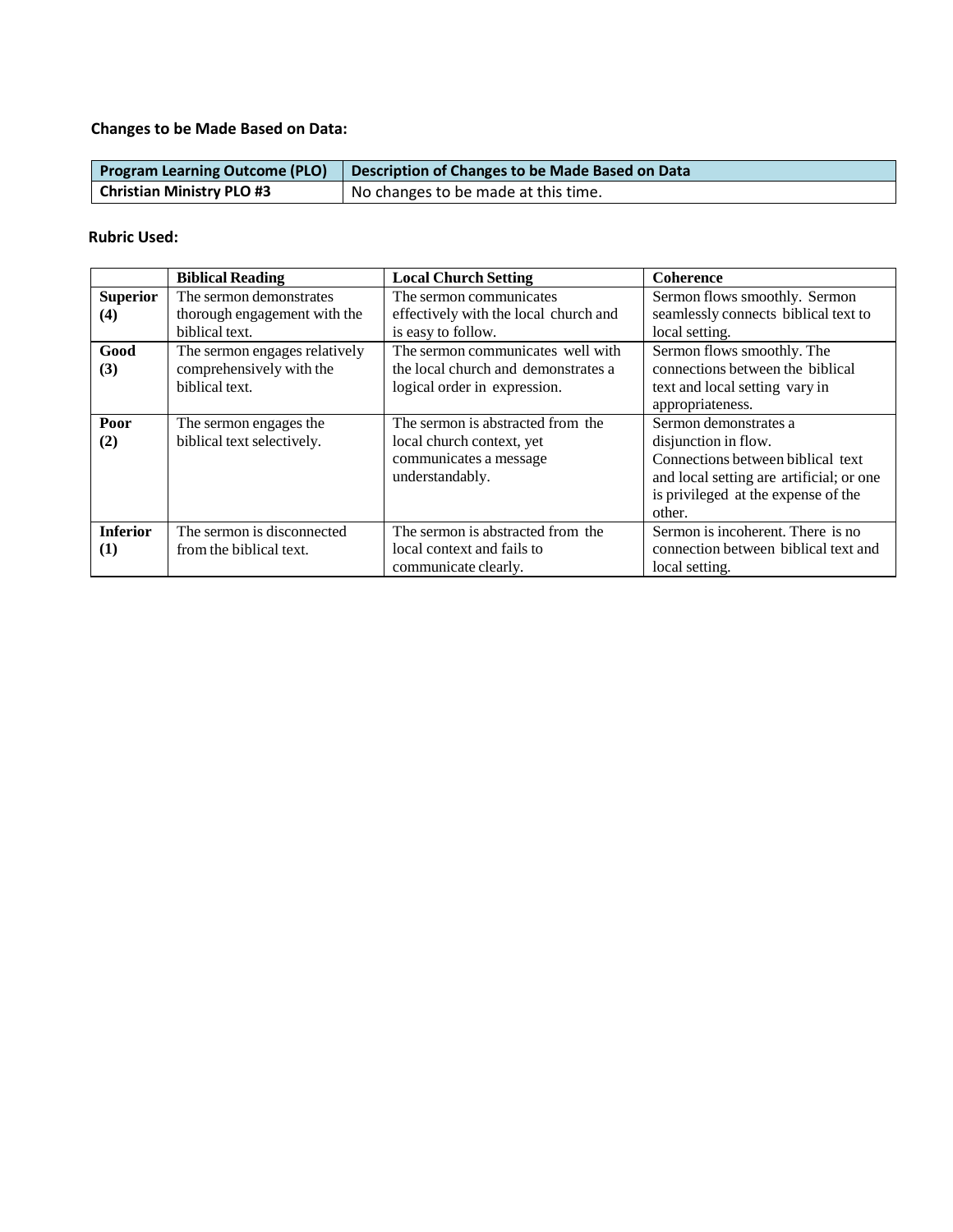# **School of Theology & Christian Ministry Christian Ministry Assessment 2015-2016**

## **Learning Outcomes:**

| <b>Program Learning Outcome (PLO)</b> | <b>Description of Learning Outcome</b>                          |  |
|---------------------------------------|-----------------------------------------------------------------|--|
| <b>Christian Ministry PLO #2</b>      | Students will apply philosophy and Christian theology to issues |  |
|                                       | bearing on the church and human society.                        |  |
|                                       |                                                                 |  |

### **Outcome Measures:**

| <b>Program Learning Outcome (PLO)</b> | <b>Description of Outcome Measure</b>                                                                                                                                                                                                                                 |
|---------------------------------------|-----------------------------------------------------------------------------------------------------------------------------------------------------------------------------------------------------------------------------------------------------------------------|
| <b>Christian Ministry PLO #2</b>      | THE450 Doctrine of Holiness will be assessed annually.                                                                                                                                                                                                                |
|                                       | Assignment: Final exam question: Write an essay in which you describe the doctrine of<br>holiness for the church and its life today. Be sure to make specific reference to the<br>teachings of the Bible and historical figures that we have discussed this semester. |

## **Criteria for Success:**

| <b>Program Learning Outcome (PLO)</b> | <b>Statement of Criteria for Success</b>         |  |
|---------------------------------------|--------------------------------------------------|--|
| <b>Christian Ministry PLO #2</b>      | Minimum standard of success for each score $= 2$ |  |
|                                       |                                                  |  |

**Aligned with DQP Learning Areas** (circle one or more but not all five):

# **1.** Specialized Knowledge

- **2.** Broad Integrative Knowledge
- **3.** Intellectual Skills/Core Competencies
- **4.** Applied and Collaborative Learning
- **5.** Civic and Global Learning

## **Longitudinal Data:**

| <b>Semester</b> | N   | Data                                                                                                                                                                             | <b>Comments</b>                     |
|-----------------|-----|----------------------------------------------------------------------------------------------------------------------------------------------------------------------------------|-------------------------------------|
| 15-16           | N/A | N/A                                                                                                                                                                              | Evidence not available or reported. |
| 14-15           | N/A | N/A                                                                                                                                                                              | Evidence not available or reported. |
| $13 - 14$       | 11  | Percent of students with both<br>reviewers indicating minimum<br>standard of success=64%<br>Percent of students with at least<br>one reviewer indicating minimum<br>standard=77% | Two assessors.                      |
| $12 - 13$       | N/A | N/A                                                                                                                                                                              | Evidence not available or reported. |
| $11 - 12$       | N/A | N/A                                                                                                                                                                              | Evidence not available or reported. |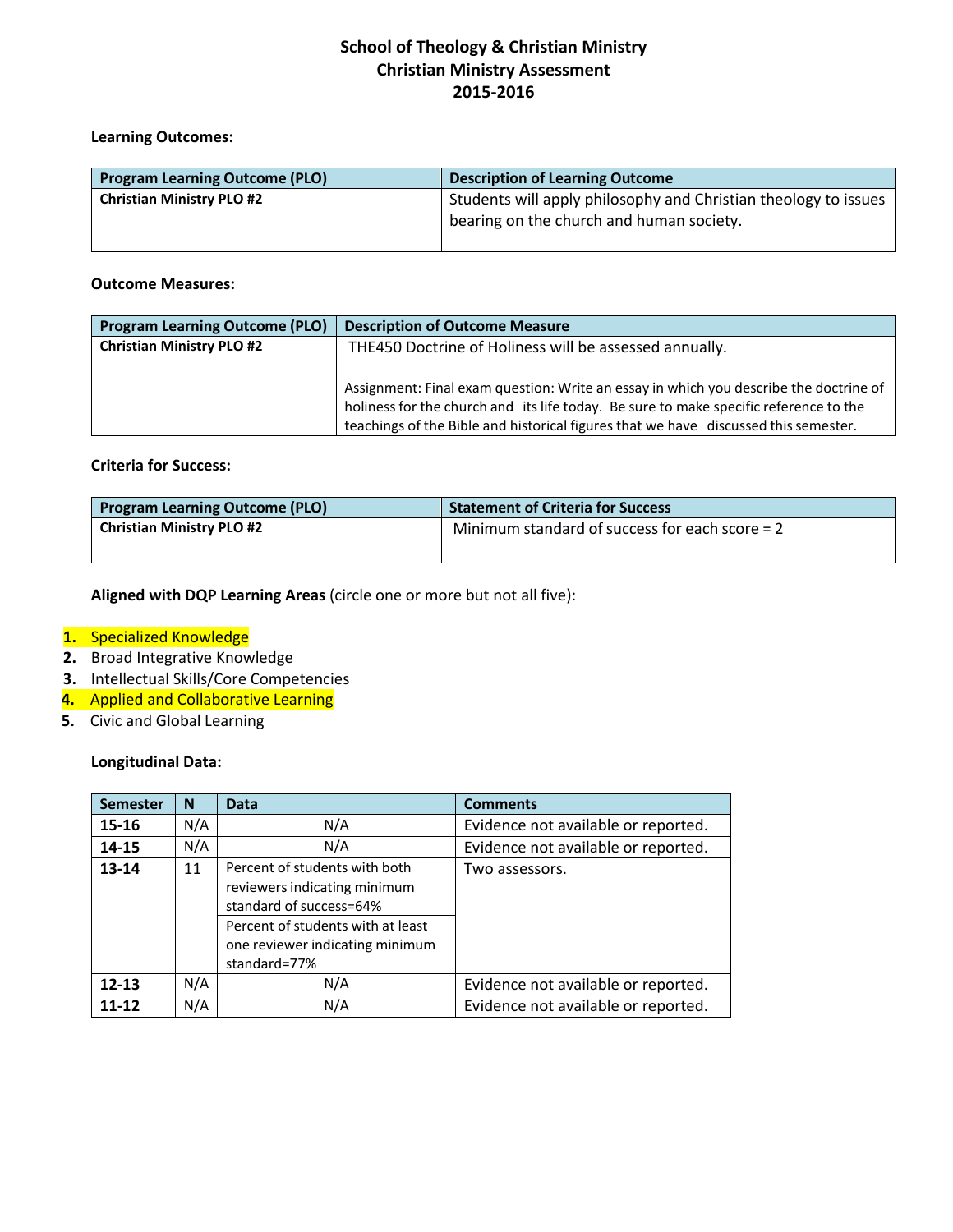## **Conclusions Drawn from Data:**

| <b>Program Learning Outcome</b><br>(PLO) | <b>Conclusions Drawn from Data</b>                                                                                                                                                                                                                                                                                                                                                           |
|------------------------------------------|----------------------------------------------------------------------------------------------------------------------------------------------------------------------------------------------------------------------------------------------------------------------------------------------------------------------------------------------------------------------------------------------|
| <b>Christian Ministry PLO #2</b>         | The majority of students (64%) met the or exceeded the criteria for success, a<br>minimum score of 2. Additionally, an even higher percentage (77%) of students met<br>or exceeded the criteria for success with at least one reviewer indicating the<br>minimum standard. In conclusion, the data shows that the majority of students are<br>meeting or exceeding the criteria for success. |

## **Changes to be Made Based on Data:**

| <b>Program Learning Outcome (PLO)</b> | <b>Description of Changes to be Made Based on Data</b> |
|---------------------------------------|--------------------------------------------------------|
| Christian Ministry PLO #2             | No changes are planned at this time.                   |

## **Rubric Used:**

3 The student's application of philosophy and/or Christian theology to the assigned issue(s) was outstanding.

2 The student's application of philosophy and/or Christian theology to the assigned issue(s) was adequate.

1 The student's application of philosophy and/or Christian theology to the assigned issue(s) was weak.

0 The student was not able to apply philosophy and/or Christian theology to the assigned issue(s).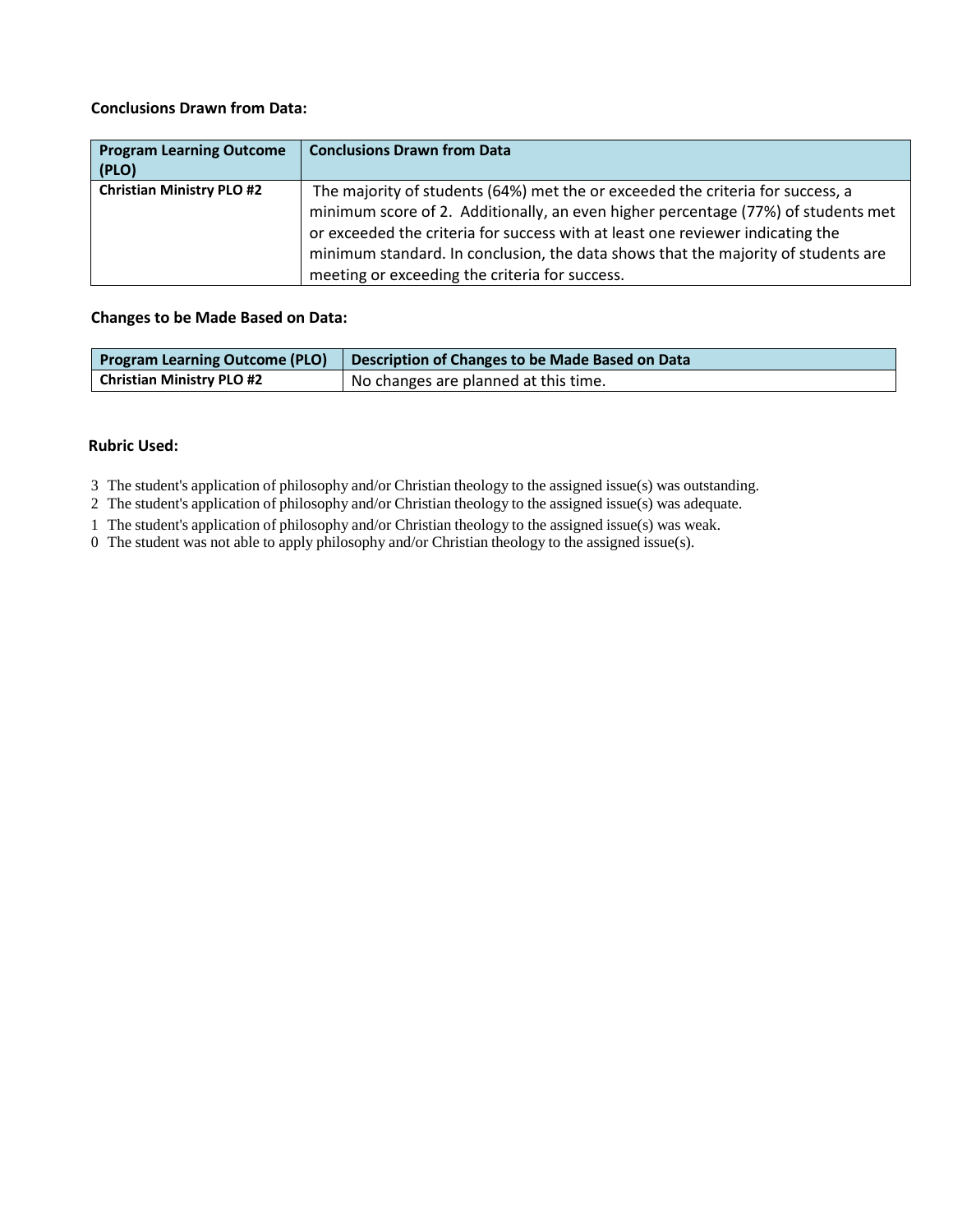# **School of Theology & Christian Ministry Christian Ministry Assessment 2015-2016**

## **Learning Outcomes:**

| <b>Program Learning Outcome (PLO)</b> | <b>Description of Learning Outcome</b>                                                        |
|---------------------------------------|-----------------------------------------------------------------------------------------------|
| <b>Christian Ministry PLO #3</b>      | Students will apply core Christian leadership practices<br>for ministry for the whole church. |

### **Outcome Measures:**

| <b>Program Learning Outcome</b><br>(PLO) | <b>Description of Outcome Measure</b>                                                                                                                                                                           |
|------------------------------------------|-----------------------------------------------------------------------------------------------------------------------------------------------------------------------------------------------------------------|
| <b>Christian Ministry PLO #3</b>         | At least one of the following courses will be assessed annually: CMI160,<br>CMI210, or CMI350. In 2015-2016, (CMI 652) Christian Tradition<br>Course Description: A survey of the history of Christian thought. |

## **Criteria for Success:**

| <b>Program Learning Outcome (PLO)</b> | <b>Statement of Criteria for Success</b> |
|---------------------------------------|------------------------------------------|
| <b>Christian Ministry PLO #3</b>      | Minimum Measure of Success $= 6$         |

**Aligned with DQP Learning Areas** (circle one or more but not all five):

## **1.** Specialized Knowledge

- **2.** Broad Integrative Knowledge
- **3.** Intellectual Skills/Core Competencies
- **4.** Applied and Collaborative Learning
- **5.** Civic and Global Learning

## **Longitudinal Data:**

| AY      | Course                                       | <b>N</b> | <b>Sub-Categories Assessed</b>                                                                                                                                                                                                     | <b>Percentage of Students</b><br><b>Meeting or Exceeding</b><br><b>Success Criteria</b> | <b>Signature Assignment</b>                                                                                                                                                                                                                                                                                                                                                                                                                                              |
|---------|----------------------------------------------|----------|------------------------------------------------------------------------------------------------------------------------------------------------------------------------------------------------------------------------------------|-----------------------------------------------------------------------------------------|--------------------------------------------------------------------------------------------------------------------------------------------------------------------------------------------------------------------------------------------------------------------------------------------------------------------------------------------------------------------------------------------------------------------------------------------------------------------------|
| $15-16$ | CMI160<br>Intro to<br>Christian<br>Education | 15       | <b>General Understanding</b><br>(a)<br>of the History of Christian<br>Thought<br>History and Theology of<br>(b)<br>the Doctrine of the<br>Trinity<br>Christian Ethics and<br>(c)<br>Application to<br><b>Contemporary Ministry</b> | Assessor #1: 100%<br>Assessor #2: 100%                                                  | Signature Assignment: The student will<br>write a 5-page paper (minimum)<br>reviewing the doctrine of the Trinity.<br><b>Updated Signature Assignment</b><br>$(1/2014)$ : Why is this doctrine<br>important for the faith and practice of<br>the church? Describe how faith and<br>practice would be different without<br>this doctrine. What are the relevant<br>historical controversies surrounding<br>this doctrine? What is the biblical basis<br>of this doctrine? |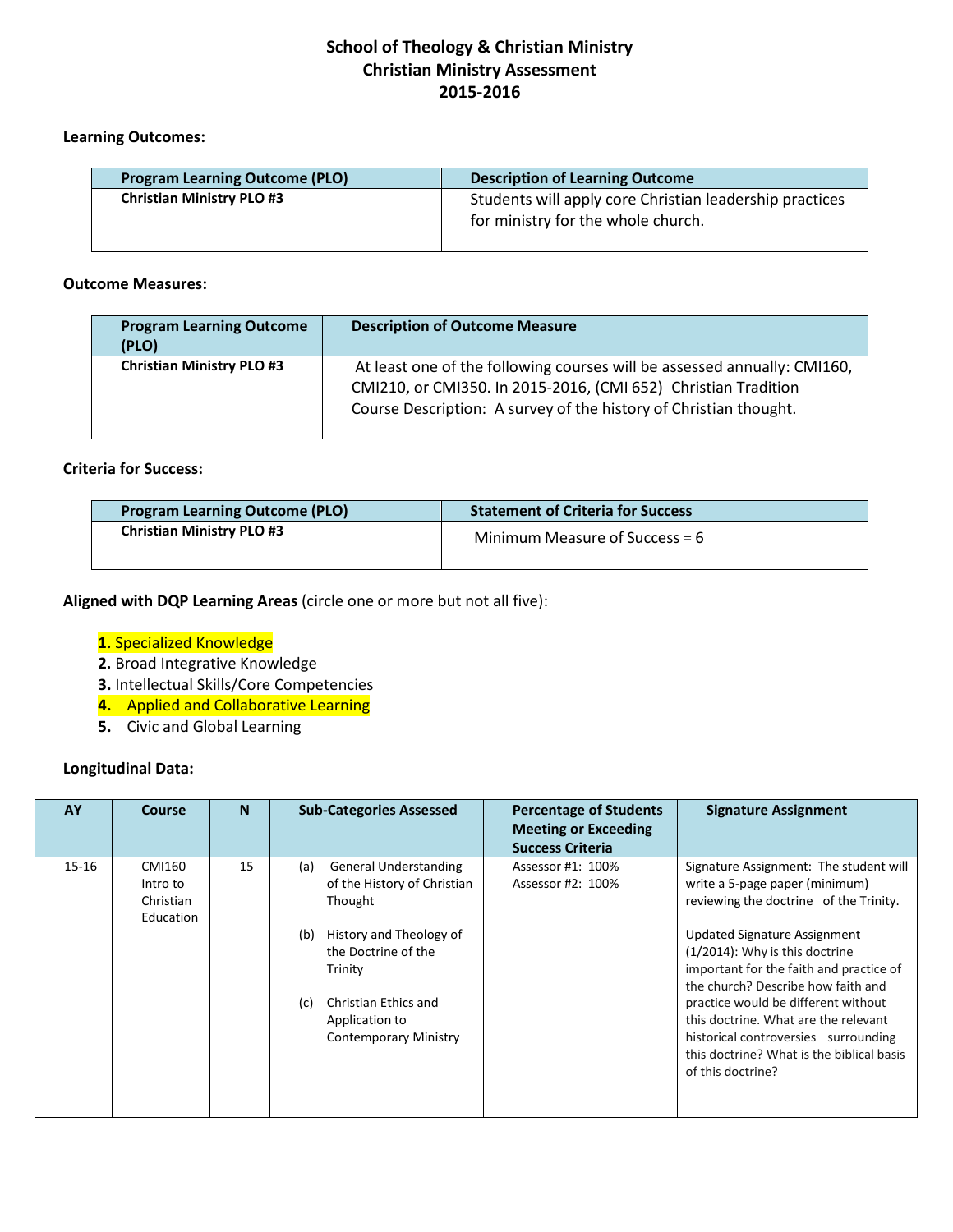| $14 - 15$ | <b>CMI350</b><br>Evangelis<br>m and<br>Cross<br>Cultural<br>Ministry | $\overline{7}$ | Ecclesiology<br>(a)<br>Wesleyan Perspective<br>(b)<br>Missional Church<br>(c)<br>Literature                                                                                                                | Assessor #1: 57%<br>Assessor #2: 71%                                                                        | Signature Assignment: The student<br>will write a five-page research paper<br>on the nature and mission of the<br>Church, especially as it relates to<br>the Wesleyan theological heritage<br>and the Missional Church literature.                                                                                                                                                                                                                                                                                                                                                                                                                                                                                                                       |
|-----------|----------------------------------------------------------------------|----------------|------------------------------------------------------------------------------------------------------------------------------------------------------------------------------------------------------------|-------------------------------------------------------------------------------------------------------------|----------------------------------------------------------------------------------------------------------------------------------------------------------------------------------------------------------------------------------------------------------------------------------------------------------------------------------------------------------------------------------------------------------------------------------------------------------------------------------------------------------------------------------------------------------------------------------------------------------------------------------------------------------------------------------------------------------------------------------------------------------|
| $13 - 14$ | CMI160<br>Intro to<br>Christian<br>Education                         | 12             | Knowledge /<br>(a)<br>Understanding<br>Thinking and Inquiring<br>(b)<br>Communication<br>(c)<br>and Writing<br><b>Teaching Strategies</b><br>(d)<br><b>Individual Contribution</b><br>(e)<br>and Team Work | Assessor #1: 100%<br>Assessor #2: 100%                                                                      | Signature assignment: Group<br>Final Project.<br>You will work in "multi-staff teams" of four<br>with one person focusing on<br>family/children ministries, another student<br>ministries, and one adult ed ministries.<br>Together you will develop an<br>intergenerational educational program for<br>Lent 2014 in a local. You will need to 1)<br>describe your theological approach and<br>educational goals 2) plan a volunteer<br>cultivation and recruitment plan, 2)<br>design a marketing/communication plan,<br>3) describe the age-appropriate strategies<br>you will take for each group, and 4)<br>provide one lesson plan for each age<br>group and one intergenerational lesson<br>plan and 5) determine how you will<br>assess learning. |
| $12 - 13$ | N/A                                                                  | N/<br>А        | N/A                                                                                                                                                                                                        | N/A                                                                                                         | Evidence not assessed or reported.                                                                                                                                                                                                                                                                                                                                                                                                                                                                                                                                                                                                                                                                                                                       |
| $11 - 12$ | <b>CMI350</b><br>Evangelis<br>m and<br>Cross<br>Cultural<br>Ministry | 15             | Ecclesiology<br>(a)<br>Wesleyan Perspective<br>(b)<br>Missional Church<br>(c)<br>Literature                                                                                                                | Two assessors.<br>(a) Mean Scores: 2.12, 2.13<br>(b) Mean Scores: 2.04, 2.00<br>(c) Mean Scores: 2.12, 2.40 | Signature Assignment: The student<br>will write a five-page research paper<br>on the nature and mission of the<br>Church, especially as it relates to<br>the Wesleyan theological heritage<br>and the Missional Church literature.                                                                                                                                                                                                                                                                                                                                                                                                                                                                                                                       |

# **Conclusions Drawn from Data:**

| <b>Program Learning</b><br><b>Outcome (PLO)</b> | <b>Conclusions Drawn from Data</b>                              |
|-------------------------------------------------|-----------------------------------------------------------------|
| <b>Christian Ministry PLO #3</b>                | All the students (100%) met or exceeded the criteria score = 6. |

# **Changes to be Made Based on Data:**

| <b>Program Learning Outcome</b><br>(PLO) | Description of Changes to be Made Based on Data |
|------------------------------------------|-------------------------------------------------|
| <b>Christian Ministry PLO #3</b>         | No changes to be made at this time.             |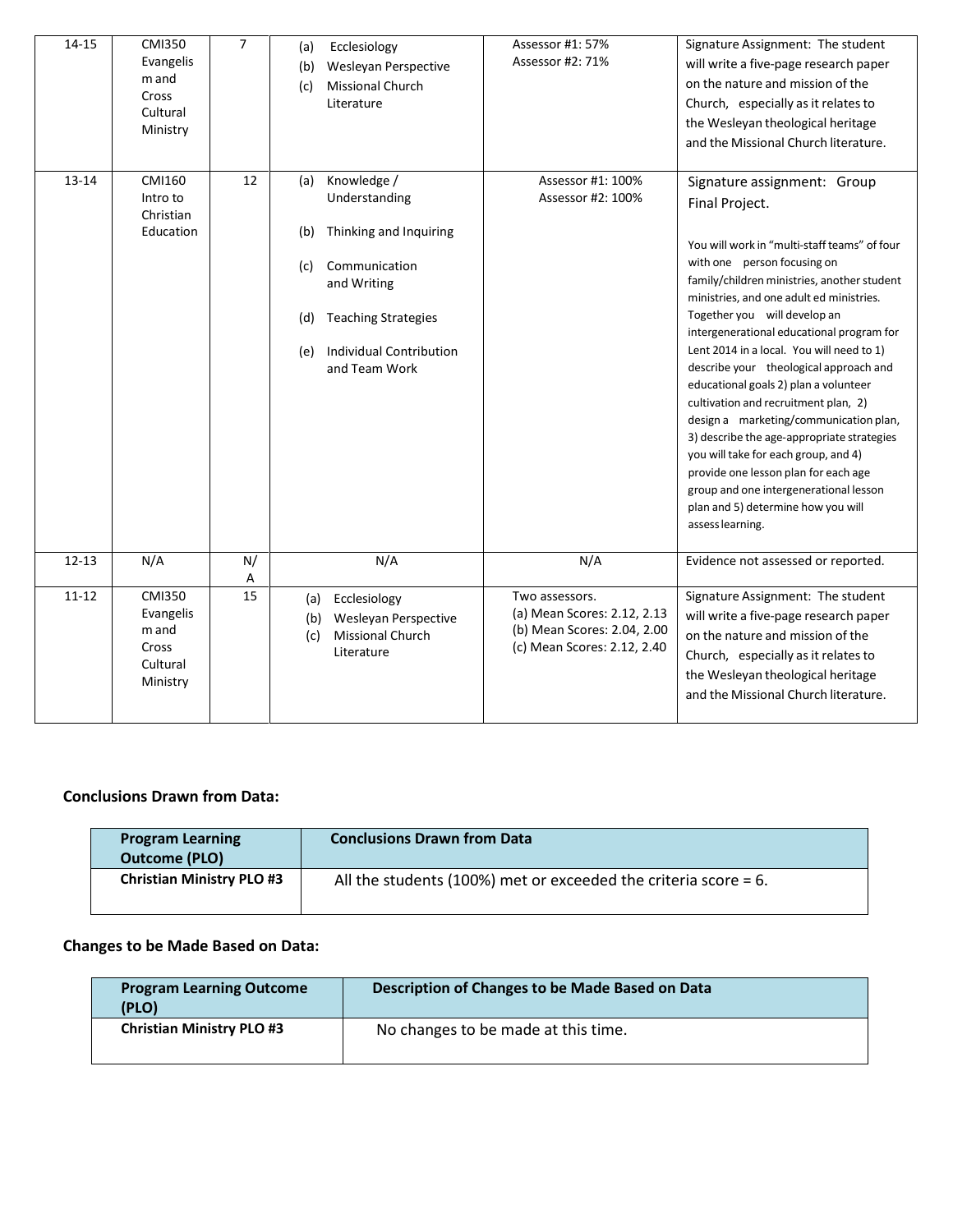## **2015-2016, CMI160**<br>**1** = Fair **2** = Proficient  $1 = Fair$   $2 = Proficient$   $3 = Distinguished$

### **General Understanding of the History of Christian Thought**

- 0 The paper did not demonstrate any significant knowledge of the history of Christian thought.
- 1 The paper demonstrated limited knowledge of the history of Christian thought.
- 2 The paper demonstrated adequate knowledge of the history of Christian thought.
- 3 The paper demonstrated superior knowledge of the history of Christian thought that was clearly exceptional.

### **History and Theology of the Doctrine of the Trinity**

- 0 The paper did not demonstrate any significant knowledge of the history or theology of the doctrine of the Trinity.
- 1 The paper demonstrated limited knowledge of the history and theology of the doctrine of the Trinity.
- 2 The paper demonstrated adequate knowledge of the history and theology of the doctrine of the Trinity.
- 3 The paper demonstrated superior knowledge of the history and theology of the doctrine of the Trinity that was clearly exceptional.

### **Christian Ethics and Application to Contemporary Ministry**

- 0 The paper did not demonstrate any significant knowledge of Christian ethics or of the application of Christian thought/practice to contemporary ministry.
- 1 The paper demonstrated limited knowledge of Christian ethics and/or of the application of Christian thought/practice to contemporary ministry.
- 2 The paper demonstrated proficiency of knowledge of Christian ethics and of the application of Christian thought/practice to contemporary ministry.
- 3 The paper demonstrated superior knowledge of Christian ethics and of the application of Christian thought/practice to contemporary ministry.

\_\_\_\_\_\_\_\_\_\_\_\_\_\_\_\_\_\_\_\_\_\_\_\_\_\_\_\_\_\_\_\_\_\_\_\_\_\_\_\_\_\_\_\_\_\_\_\_\_\_\_\_\_\_\_\_\_\_\_\_\_\_\_\_\_\_\_\_\_\_\_\_\_\_\_\_\_\_\_\_\_\_\_\_\_\_\_\_\_

## **2014-2015, CMI350**

| $0 = Poor$ | $1 = Fair$ | $2 =$ Proficient | $3 = Distinguished$ |
|------------|------------|------------------|---------------------|
|            |            |                  |                     |

### **Ecclesiology**

- 0 The student does not have a theological understanding of ecclesiology.
- 1 The student exhibits a basic understanding of ecclesiology.
- 2 The student exhibits an understanding of ecclesiology that is adequate with regard to historical and/or current theological dialogue.
- 3 The student exhibits an understanding of ecclesiology that is well-informed with regard to historical and current theological dialogue and is able to engage key theological thinkers with regard to ecclesiology.

### **Wesleyan Perspective**

- 0 The student does not have a Wesleyan understanding of ecclesiology.
- 1 The student exhibits a basic Wesleyan understanding of ecclesiology.
- 2 The student exhibits a Wesleyan understanding of ecclesiology that is adequate with regard to historical and/or current theological dialogue.
- 3 The student exhibits a Wesleyan understanding of ecclesiology that is well-informed with regard to historical and current theological dialogue and is able to engage key Wesleyan thinkers with regard to ecclesiology.

### **Missional Church Literature**

- 0 The student does not have a Missional understanding of ecclesiology.
- 1 The student exhibits a basic Missional understanding of ecclesiology.
- 2 The student exhibits a Missional understanding of ecclesiology that is adequate with regard to historical and/or current theological dialogue.
- 3 The student exhibits a Missional understanding of ecclesiology that is well-informed with regard to historical and current theological dialogue and is able to engage key Missional thinkers with regard to ecclesiology.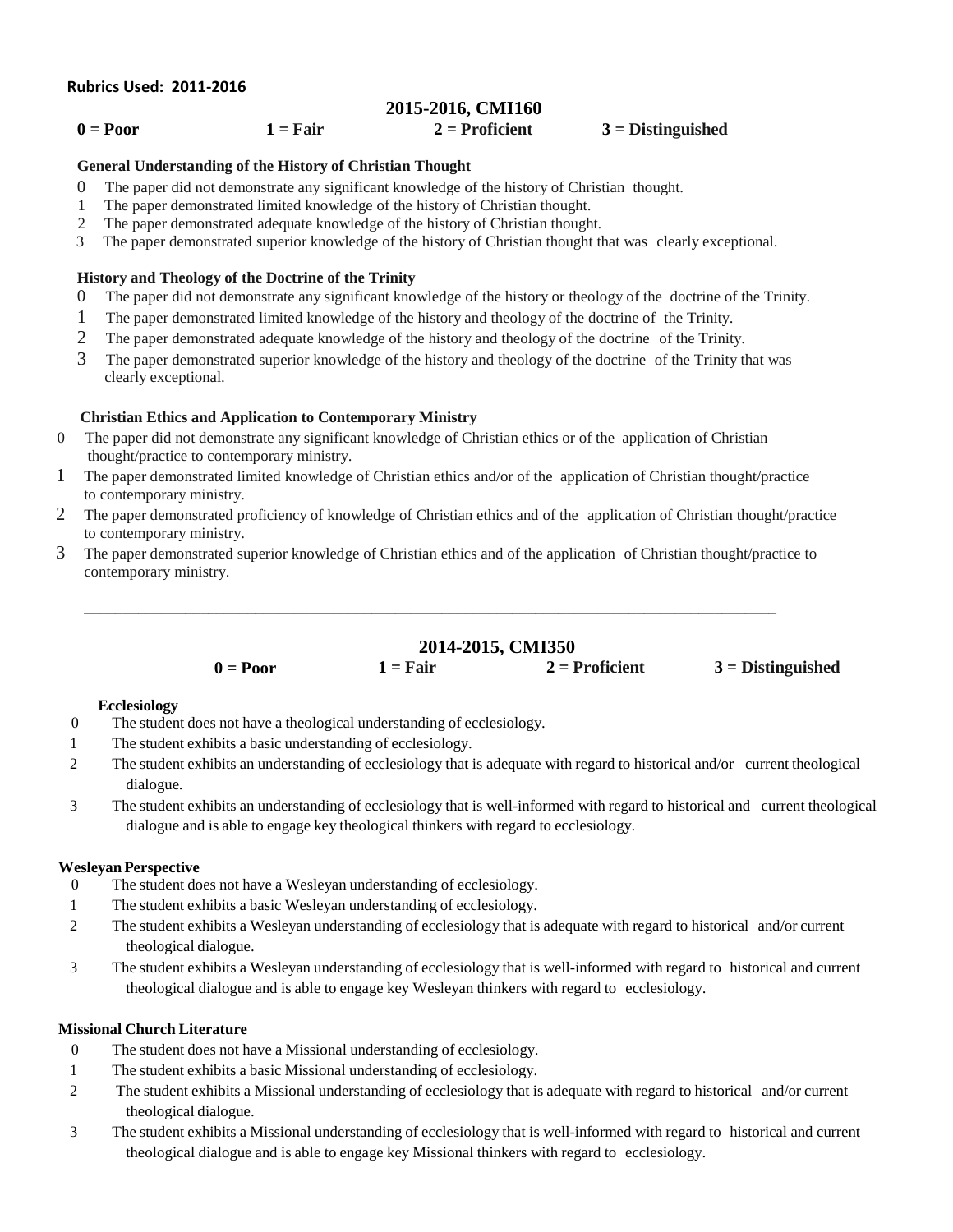# **2013-2014, CMI160**

|                                                                                                                                                                                                                                                              | <b>Excellent</b>                                                                                                                                               | Competent                                                                                                                                           | <b>Needs</b><br>Improvement                                                                                                                                                   | Unsatisfactory                                                                                                                                                                        |
|--------------------------------------------------------------------------------------------------------------------------------------------------------------------------------------------------------------------------------------------------------------|----------------------------------------------------------------------------------------------------------------------------------------------------------------|-----------------------------------------------------------------------------------------------------------------------------------------------------|-------------------------------------------------------------------------------------------------------------------------------------------------------------------------------|---------------------------------------------------------------------------------------------------------------------------------------------------------------------------------------|
| Knowledge/Understanding The<br>project shows understanding of<br>the mission of the local church,<br>and the scope and function of<br>educational and formational<br>ministries and this knowledge<br>is applied to the teaching plan.                       | The project<br>demonstrates a depth of<br>understanding by using<br>relevant and accurate<br>research for course<br>reading s to support the<br>teaching plan. | The project uses<br>knowledge that is<br>generally accurate<br>and research from<br>course reading is<br>generally relevant to<br>the teaching plan | The project uses<br>little relevant or<br>accurate<br>information<br>Little or no<br>research is<br>apparent to support<br>the teaching plan.                                 | $\mathbf{\Gamma}$ The project<br>does not show<br>an understanding<br>of educational<br>and formational<br>ministries.<br>There is no<br>research to<br>support the<br>teaching plan. |
| Thinking and Inquiry The<br>project shows a clear sense of<br>developmental theory and<br>utilizes this awareness in the<br>teaching plan.                                                                                                                   | The project<br>demonstrates clear<br>awareness of<br>developmental theory<br>and integrates this<br>awareness into the<br>student's teaching plan.             | The project uses<br>general knowledge<br>about developmental<br>theory and applies<br>these general ideas in<br>the student teaching<br>plan.       | The project uses<br>little relevant or<br>accurate<br>information on<br>developmental<br>theory and does not<br>apply this<br>information to the<br>student teaching<br>plan. | The project<br>does not show<br>an<br>understanding<br>of<br>developmental<br>theory and                                                                                              |
| Communication and<br>Note: Text missing in original<br>document posted to wheel.                                                                                                                                                                             | The project<br>Note: Text missing in<br>original document posted<br>to wheel.                                                                                  | The project<br>Note: Text missing in<br>original document<br>posted to wheel.                                                                       | The project<br>Note: Text missing in<br>original document<br>posted to wheel.                                                                                                 | The project<br>Note: Text missing<br>in original<br>document posted<br>to wheel.                                                                                                      |
| Writing<br>The project is written clearly and<br>concisely and is structured in an<br>effective way to convey complex<br>themes and would be easily<br>explained and promoted to a<br>local congregation.                                                    | is effective in conveying<br>complex ideas and<br>teaching materials clearly<br>and concisely                                                                  | is adequate in<br>conveying main ideas<br>but lacks clarity at<br>points or is not always<br>concise.                                               | identifies some<br>important ideas but<br>the project is<br>unfocused and is not<br>clear or concise                                                                          | is not effective in<br>conveying main<br>ideas and is not<br>clear or concise                                                                                                         |
| <b>Teaching Strategies The</b><br>project shows knowledge of<br>volunteer recruitment and is<br>teachable and the teaching<br>strategies are appropriate and can<br>be implemented by volunteers<br>trained according to the<br>leadership development plan. | The project is<br>teachable and highly<br>appropriate for an<br>intergenerational<br>educational program in<br>the local church.                               | The project is mostly<br>teachable and generally<br>appropriate for an<br>intergenerational<br>educational program.                                 | The project has<br>teachable parts but it<br>does not hang<br>together well or is<br>unrelated to the<br>volunteer<br>development plan.                                       | $\mathbf{\Gamma}$ The project<br>does not seem<br>teachable or<br>appropriate for an<br>international<br>education<br>program.                                                        |
| Individual Contribution and<br><b>Team Work</b><br>Each team member shows how<br>each individual contributed time,<br>talents and gifts to the group<br>project.                                                                                             | The individual<br>contribution and team<br>work was considerable<br>and is highly evident in<br>the overall project                                            | The individual<br>contribution and team<br>work was average and<br>contributed to the<br>overall project.                                           | The individual<br>contribution and team<br>work was less than<br>average and is hard to<br>gauge in the overall<br>project                                                    | The individual<br>contribution and<br>team work was<br>not obvious and<br>little or no<br>contribution to the<br>project is apparent                                                  |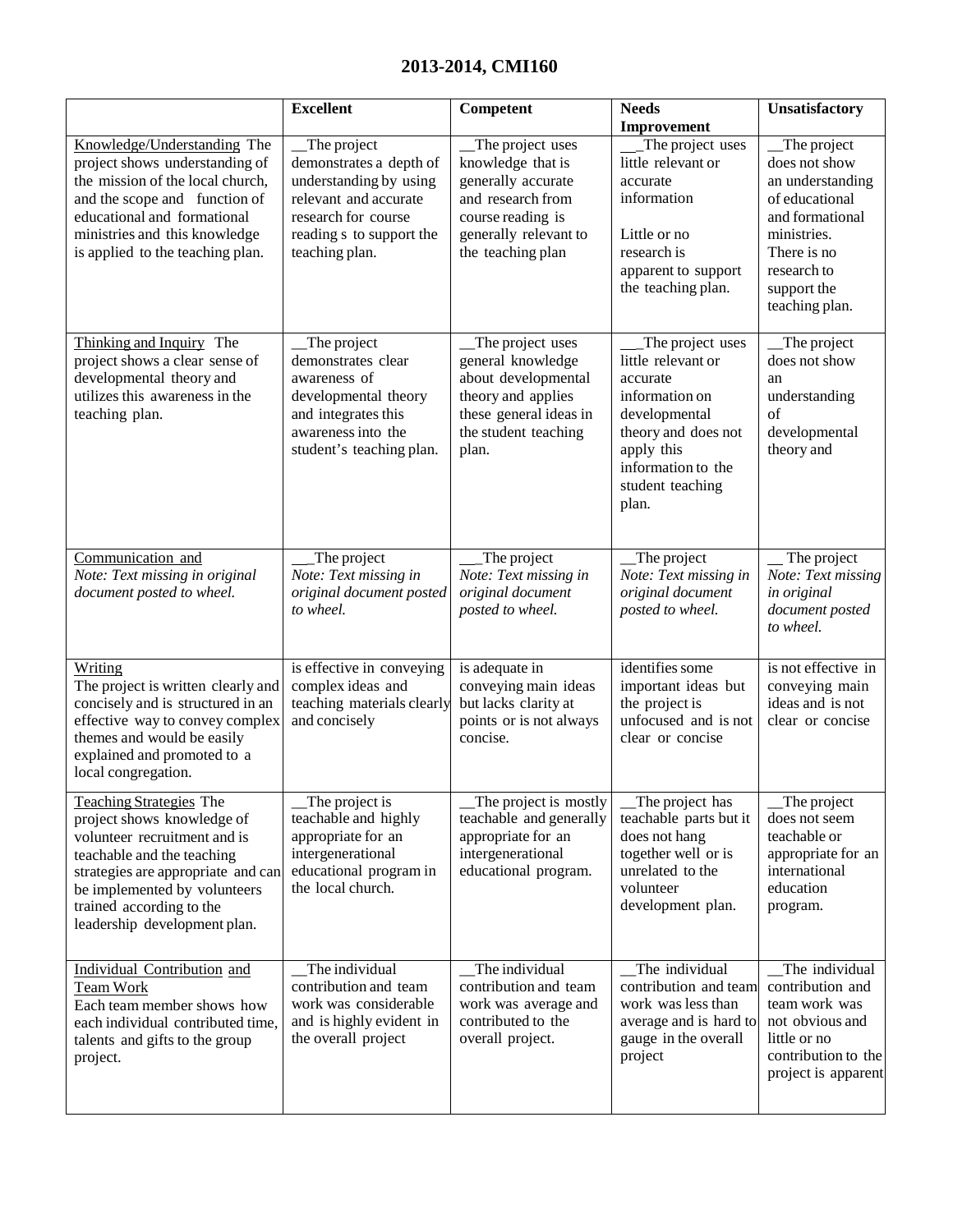## **2011-2012 CMI350**

| $0 = Poor$ | $1 = \text{Fair}$ | $2 =$ Proficient | $3 = Distinguished$ |
|------------|-------------------|------------------|---------------------|
|------------|-------------------|------------------|---------------------|

### **Ecclesiology**

- 0 The student does not have a theological understanding of ecclesiology.
- 4 The student exhibits a basic understanding of ecclesiology.
- 5 The student exhibits an understanding of ecclesiology that is adequate with regard to historical and/or current theological dialogue.
- 6 The student exhibits an understanding of ecclesiology that is well-informed with regard to historical and current theological dialogue and is able to engage key theological thinkers with regard to ecclesiology.

### **Wesleyan Perspective**

- 0 The student does not have a Wesleyan understanding of ecclesiology.
- 4 The student exhibits a basic Wesleyan understanding of ecclesiology.
- 5 The student exhibits a Wesleyan understanding of ecclesiology that is adequate with regard to historical and/or current theological dialogue.
- 6 The student exhibits a Wesleyan understanding of ecclesiology that is well-informed with regard to historical and current theological dialogue and is able to engage key Wesleyan thinkers with regard to ecclesiology.

## **Missional Church Literature**

- 0 The student does not have a Missional understanding of ecclesiology.
- 4 The student exhibits a basic Missional understanding of ecclesiology.
- 5 The student exhibits a Missional understanding of ecclesiology that is adequate with regard to historical and/or current theological dialogue.
- 6 The student exhibits a Missional understanding of ecclesiology that is well-informed with regard to historical and current theological dialogue and is able to engage key Missional thinkers with regard to ecclesiology.